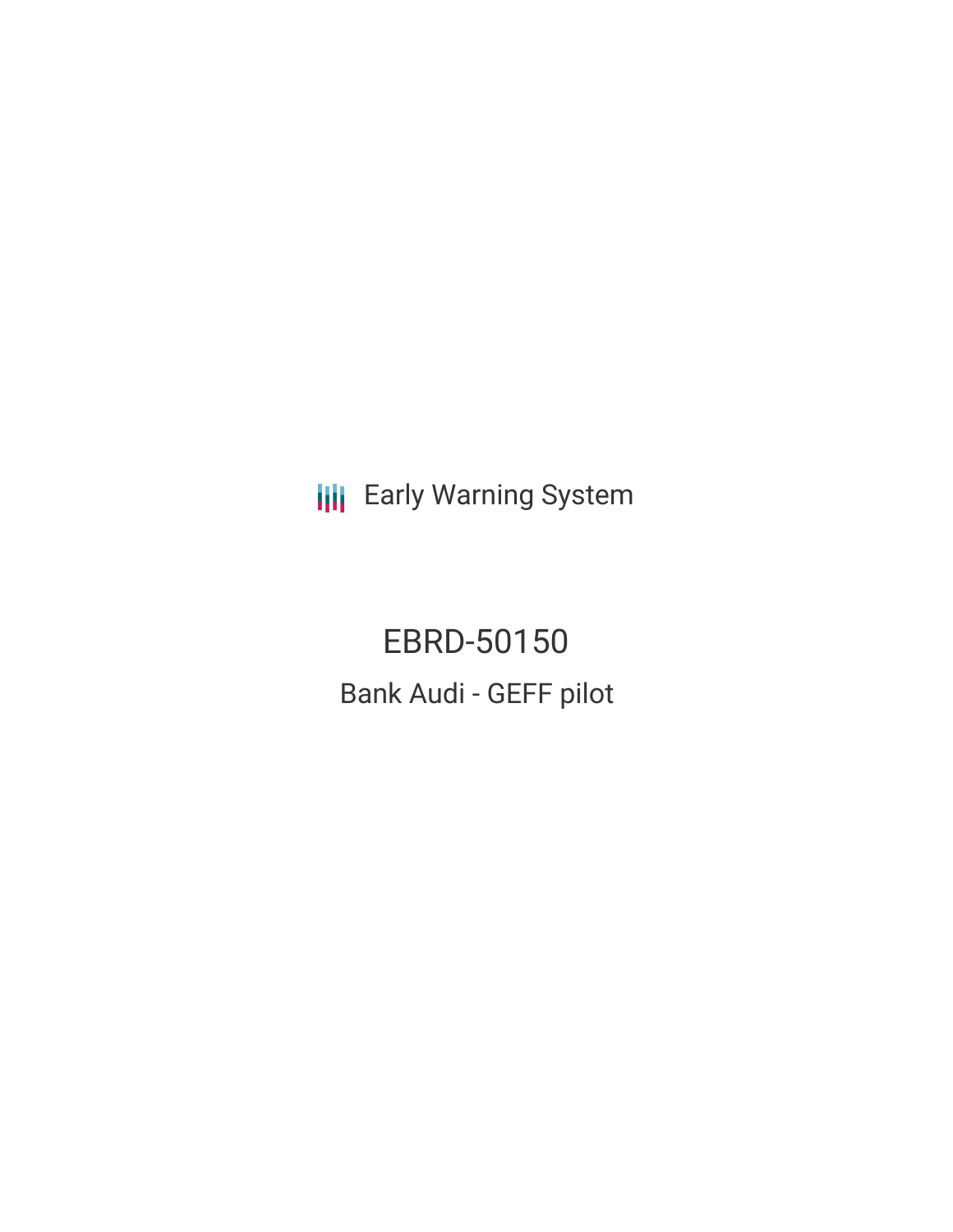

# **Quick Facts**

| <b>Countries</b>               | Lebanon                                                 |
|--------------------------------|---------------------------------------------------------|
| <b>Financial Institutions</b>  | European Bank for Reconstruction and Development (EBRD) |
| <b>Status</b>                  | Active                                                  |
| <b>Bank Risk Rating</b>        | FI                                                      |
| <b>Voting Date</b>             | 2018-09-05                                              |
| <b>Borrower</b>                | <b>Bank Audi SAL</b>                                    |
| <b>Sectors</b>                 | Energy, Finance, Technical Cooperation                  |
| <b>Investment Type(s)</b>      | Loan                                                    |
| <b>Investment Amount (USD)</b> | $$90.00$ million                                        |
| <b>Project Cost (USD)</b>      | \$100.00 million                                        |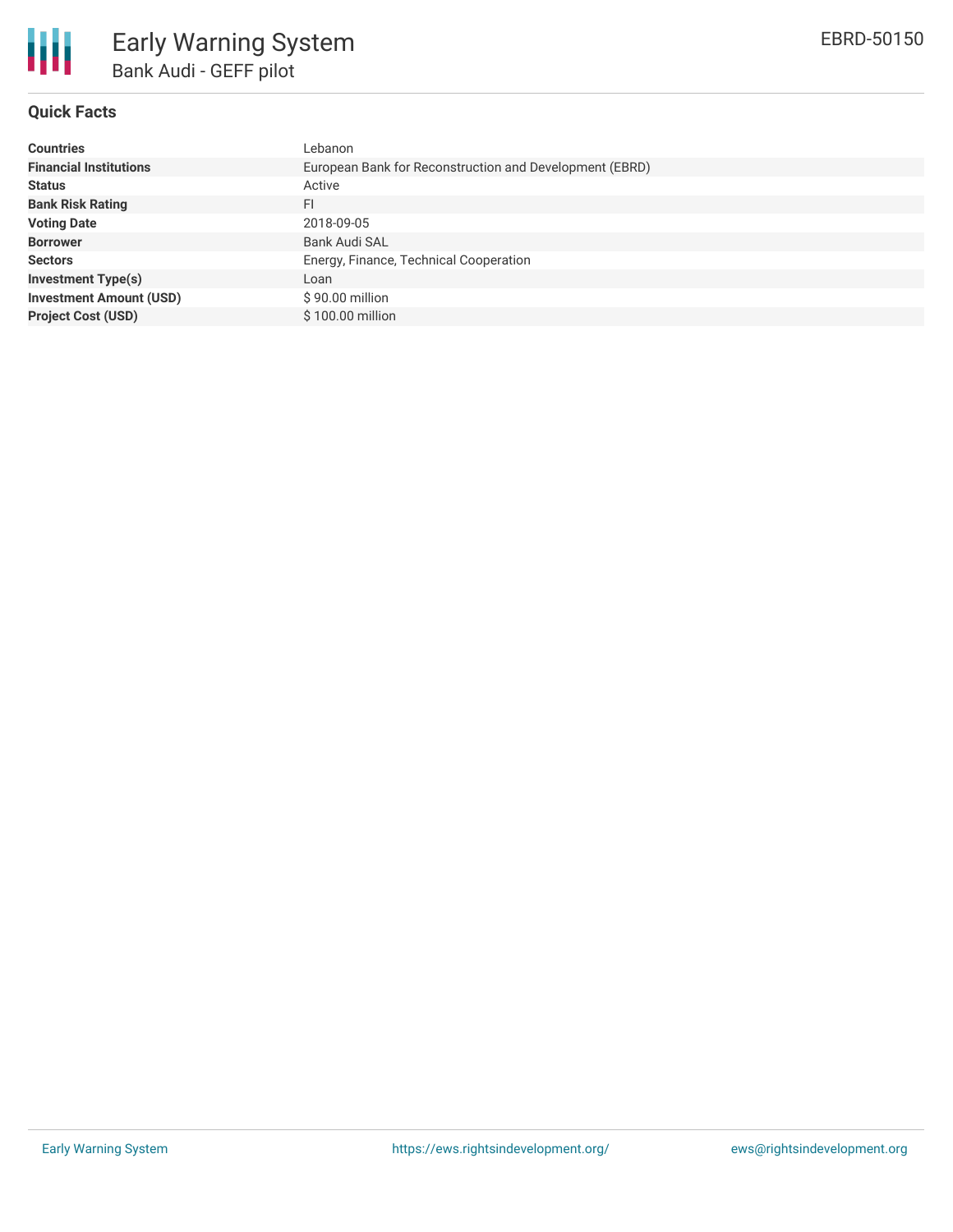

# **Project Description**

This is a Green Economy Financing Facility (GEFF) loan.

The objective of the project is to increase financing by Bank Audi of projects for energy efficiency, renewable energy, and resource efficiency in Lebanon to contribute to the creation of a demand-driven, self-sustaining market for investments in highperformance technologies and services supporting a green economy.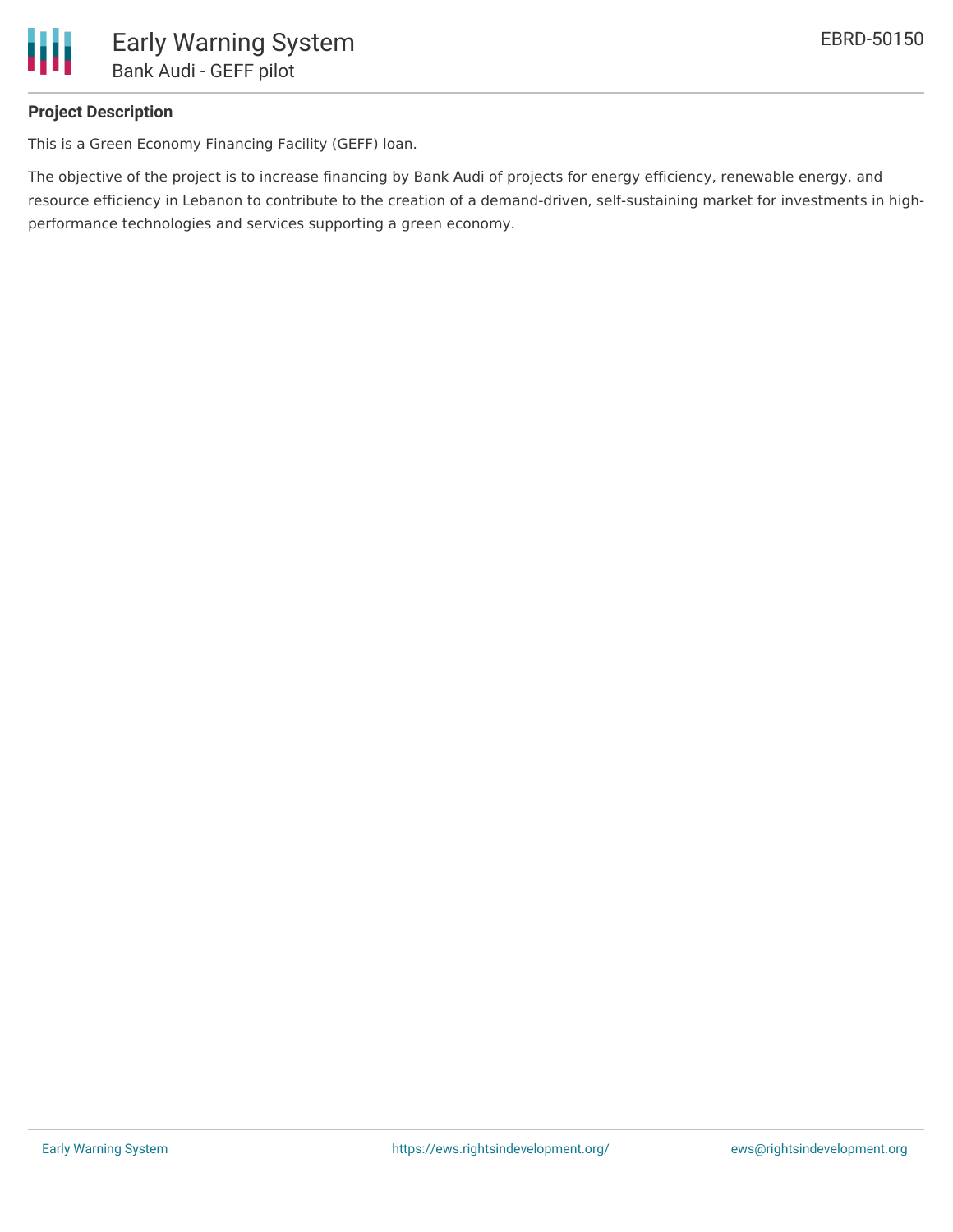### **Investment Description**

European Bank for Reconstruction and Development (EBRD)

#### **Financial Intermediary**

Financial Intermediary: A commercial bank or financial institution that receives funds from a development bank. A financial intermediary then lends these funds to their clients (private actors) in the form of loans, bonds, guarantees and equity shares. Financial intermediaries include insurance, pension and equity funds. The direct financial relationship is between the development bank and the financial intermediary.

[Bank](file:///actor/571/) Audi SAL (Financial Intermediary)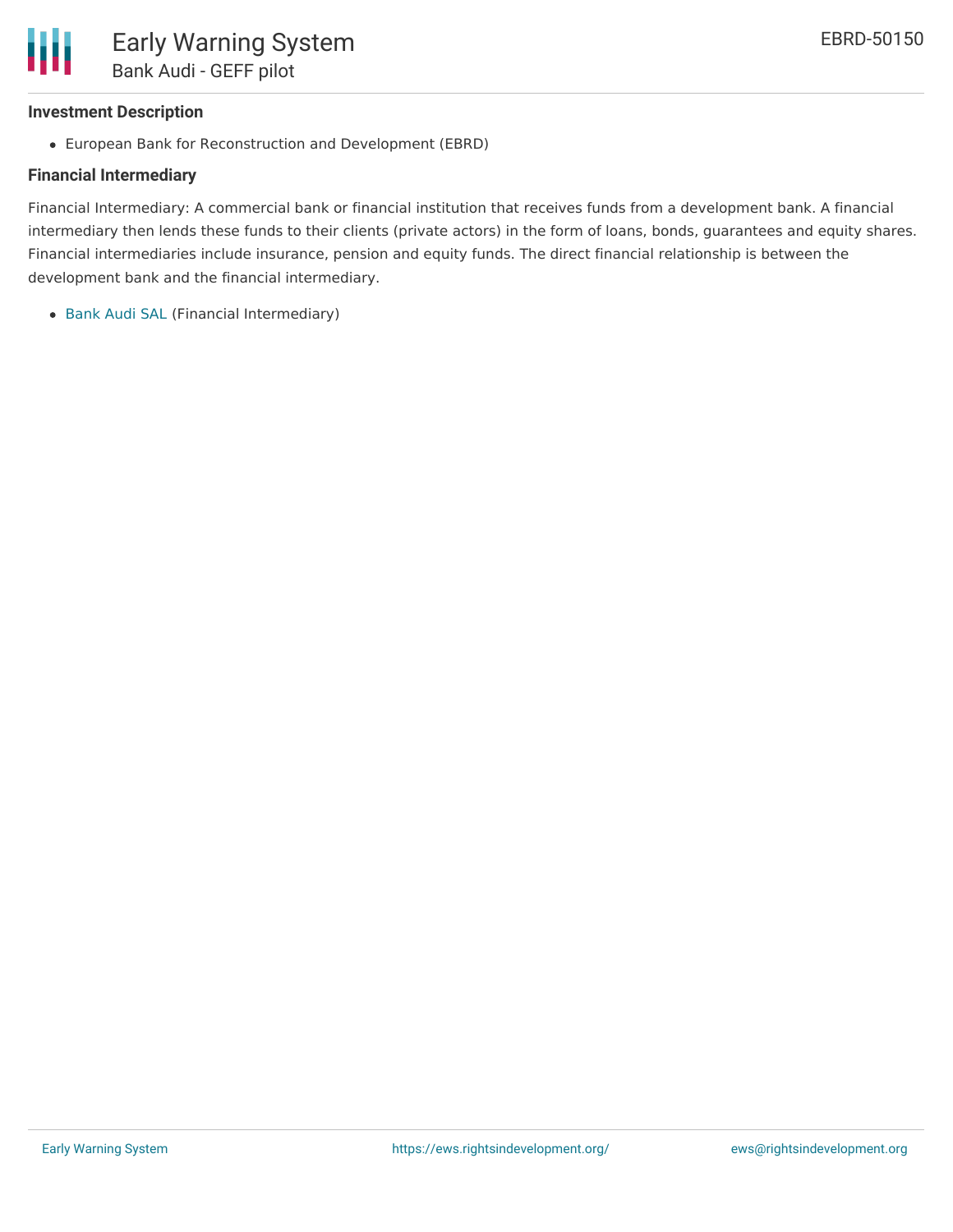

# **Private Actors Description**

Bank Audi SAL is the largest bank in Lebanon with assets of USD 43.3 billion at March 2018.